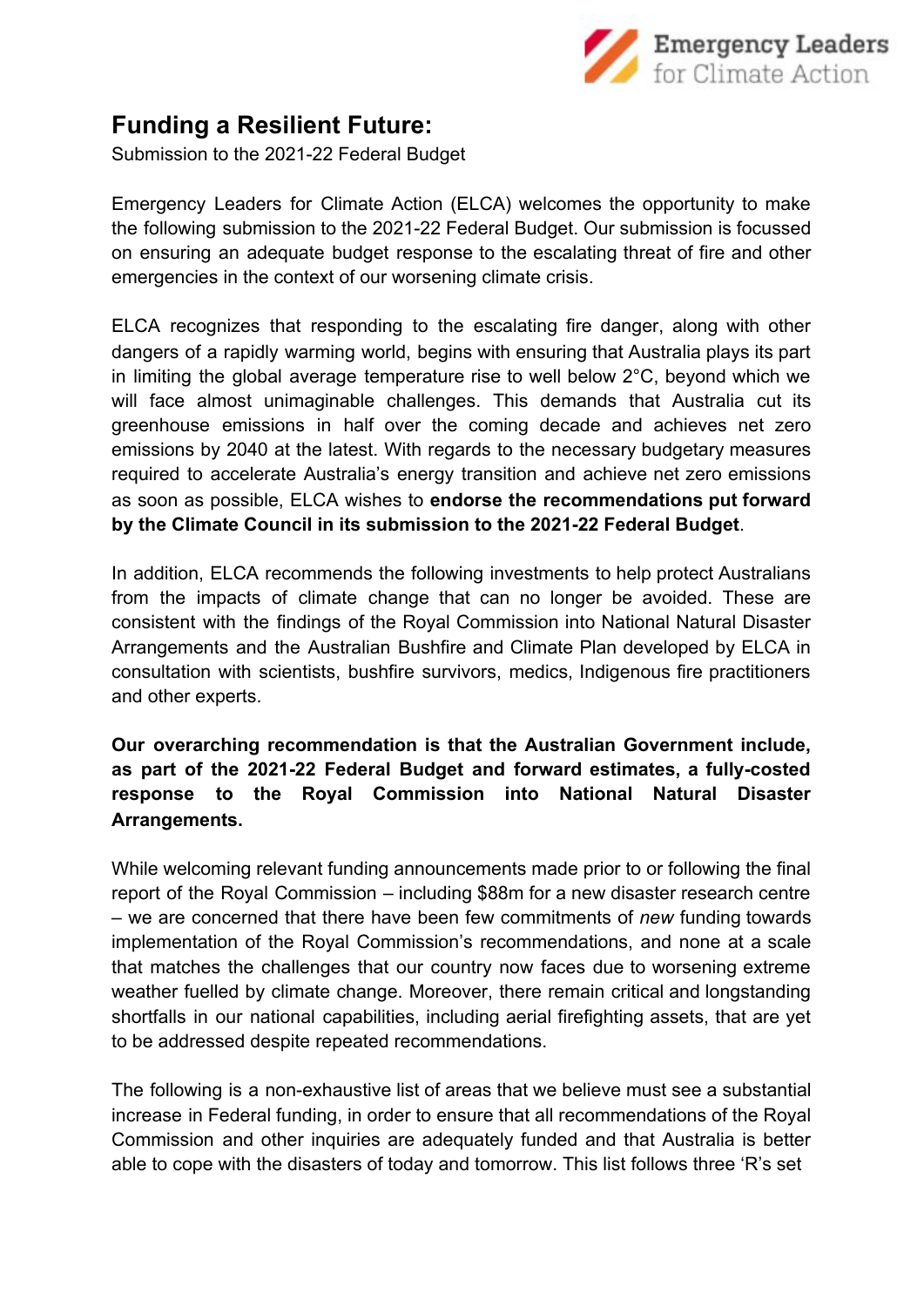

out in our Australian Bushfire and Climate Plan - our **Response** to the growing risk of emergencies in the context of climate change, our **Readiness** to deal with escalating risks, and effective, community-driven **Recovery**. We recognise that every dollar spent in prevention and preparedness saves many more dollars in avoided recovery costs, and the clear necessity to prepare proactively for the threats we know are coming, rather than merely dealing with disasters when they happen.

## RESPONSE

- Federal funding sufficient to develop a modest sovereign medium and large **aerial firefighting capability** given increasing overlap with northern hemisphere fire seasons, limiting access to leased aircraft.
- Funding to develop a coordinated national system of **remote sensing** to aid rapid detection, location, fast response and extinguishment of new fires.
- In recognition of the vital support capabilities of the Australian Defence Force (ADF) in disaster response and the increasing demand for these capabilities due to more intense and/or frequent extreme weather disasters, **funding for an expanded role for ADF reserves in supporting disaster response**, including increased funding for domestic disaster exercises and training. (Noting that this must not duplicate or usurp the response roles of state and territory emergency management agencies, which are tailored to local hazards and needs.)
- Dedicated funding for an expanded **national coordination role for Emergency Management Australia** clearly outlined in the recommendations of the Royal Commission.

## **READINESS**

- Funding for an **Indigenous-led National Cultural Fire Strategy** to complement and inform existing land and fuel management practices.
- A grant scheme designed to better empower local communities to lead disaster prevention, preparation, response and recovery through the establishment of local **Community Resilience Hubs**.
- In recognition that lower-income families may face prohibitive costs in upgrading their properties to be more disaster resilient, the Federal Government should establish **appropriate rebates and subsidies to enable vulnerable communities to be better prepared** for today's greater fire risks and other threats and to "build back better" in accordance with the Sendai Framework for Disaster Risk Reduction.
- Funding to support **new climate modelling** down to the local level recommended by the Royal Commission.

## RECOVERY

● Establish a **National Climate Disaster Fund** (NCDF) to pay for the escalating cost of climate-fuelled disasters, with funds raised through a \$1 levy per tonne